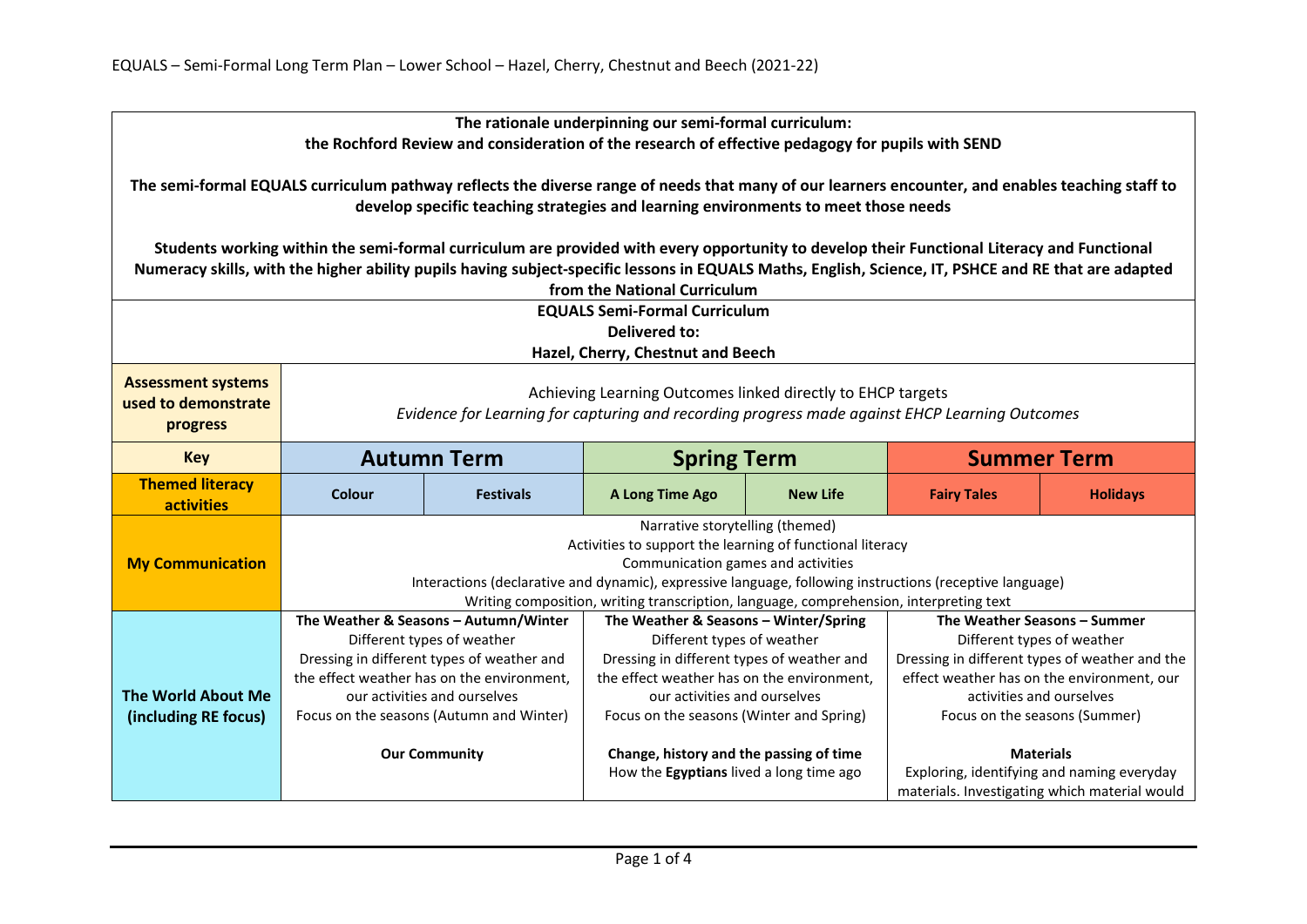|                            |               | Exploring and investigating the school                                              |                                                                                                | be most suitable to use for an umbrella.    |  |  |  |
|----------------------------|---------------|-------------------------------------------------------------------------------------|------------------------------------------------------------------------------------------------|---------------------------------------------|--|--|--|
|                            |               | environment and the local area, including                                           |                                                                                                | Sorting objects by their properties. Asking |  |  |  |
|                            |               | the park and library and the city of Chester                                        |                                                                                                | and finding the answers to questions.       |  |  |  |
|                            |               |                                                                                     |                                                                                                |                                             |  |  |  |
|                            |               | RE festival linked to this season                                                   | <b>RE</b> festival linked to this season                                                       | RE festival linked to this season           |  |  |  |
|                            |               | (Harvest / Diwali / Hanukkah / Christmas)                                           | (Chinese New Year / Holi / Easter)                                                             | (Ramadan)                                   |  |  |  |
|                            |               | My Cooking / Food Technology                                                        |                                                                                                |                                             |  |  |  |
|                            |               | Health and Safety in the kitchen                                                    |                                                                                                |                                             |  |  |  |
|                            |               | Making basic foods and drinks linked to topic and festivals                         |                                                                                                |                                             |  |  |  |
|                            |               | Healthy living and healthy eating                                                   |                                                                                                |                                             |  |  |  |
|                            |               |                                                                                     |                                                                                                |                                             |  |  |  |
|                            |               | <b>My Shopping</b>                                                                  |                                                                                                |                                             |  |  |  |
|                            |               | Role play and modelling of how to make a list, use a list and how to exchange money |                                                                                                |                                             |  |  |  |
| <b>My Independence</b>     |               | <b>My Dressing &amp; Undressing</b>                                                 |                                                                                                |                                             |  |  |  |
|                            |               | Getting ready in the mornings                                                       |                                                                                                |                                             |  |  |  |
|                            |               | Personal hygiene                                                                    |                                                                                                |                                             |  |  |  |
|                            |               | Understanding washing and getting dressed                                           |                                                                                                |                                             |  |  |  |
|                            |               | Being safe and private when getting dressed around others                           |                                                                                                |                                             |  |  |  |
|                            |               | Self-help skills - fastenings, zips, buttons etc.                                   |                                                                                                |                                             |  |  |  |
|                            |               |                                                                                     |                                                                                                |                                             |  |  |  |
|                            |               | <b>My Travel Training</b>                                                           |                                                                                                |                                             |  |  |  |
|                            |               | To move around the school environment safely                                        |                                                                                                |                                             |  |  |  |
| <b>My Art</b>              |               | Face and everyday objects                                                           | <b>Textiles</b>                                                                                | Print making                                |  |  |  |
|                            |               | using line and form                                                                 |                                                                                                |                                             |  |  |  |
| <b>My Drama</b>            | My Creativity | Drama/dance sensory experience linked to                                            | Drama/dance sensory experience linked to                                                       | Drama/dance sensory experience linked to    |  |  |  |
| <b>My Dance</b>            |               | colour/festivals                                                                    | a long time ago/new life                                                                       | fairy tales/holidays                        |  |  |  |
| <b>My Music</b>            |               | <b>Body percussion</b>                                                              | <b>African drumming</b>                                                                        | <b>Food fest</b>                            |  |  |  |
|                            |               | <b>Sing and Sign Nativity</b>                                                       | <b>Sing and Sign Easter</b>                                                                    |                                             |  |  |  |
|                            |               | <b>Structured play</b>                                                              | Free play                                                                                      | Socio-dramatic play                         |  |  |  |
| <b>My Play and Leisure</b> |               | Structured group play                                                               | Free choice play activities                                                                    | Solitary play (theme-related session with   |  |  |  |
|                            |               | Games to develop turn taking                                                        | Focus on functional play where specific toys<br>items to explore), then parallel play focusing |                                             |  |  |  |
|                            |               | Movement through small group games                                                  | used for a specified purpose<br>on sharing, turn taking and co-operation                       |                                             |  |  |  |
|                            |               | Board games and card games                                                          |                                                                                                | Developing imaginative play                 |  |  |  |
|                            |               | <b>Arithmetic and Money</b>                                                         | <b>Arithmetic and Measure</b>                                                                  | <b>Arithmetic and Shape</b>                 |  |  |  |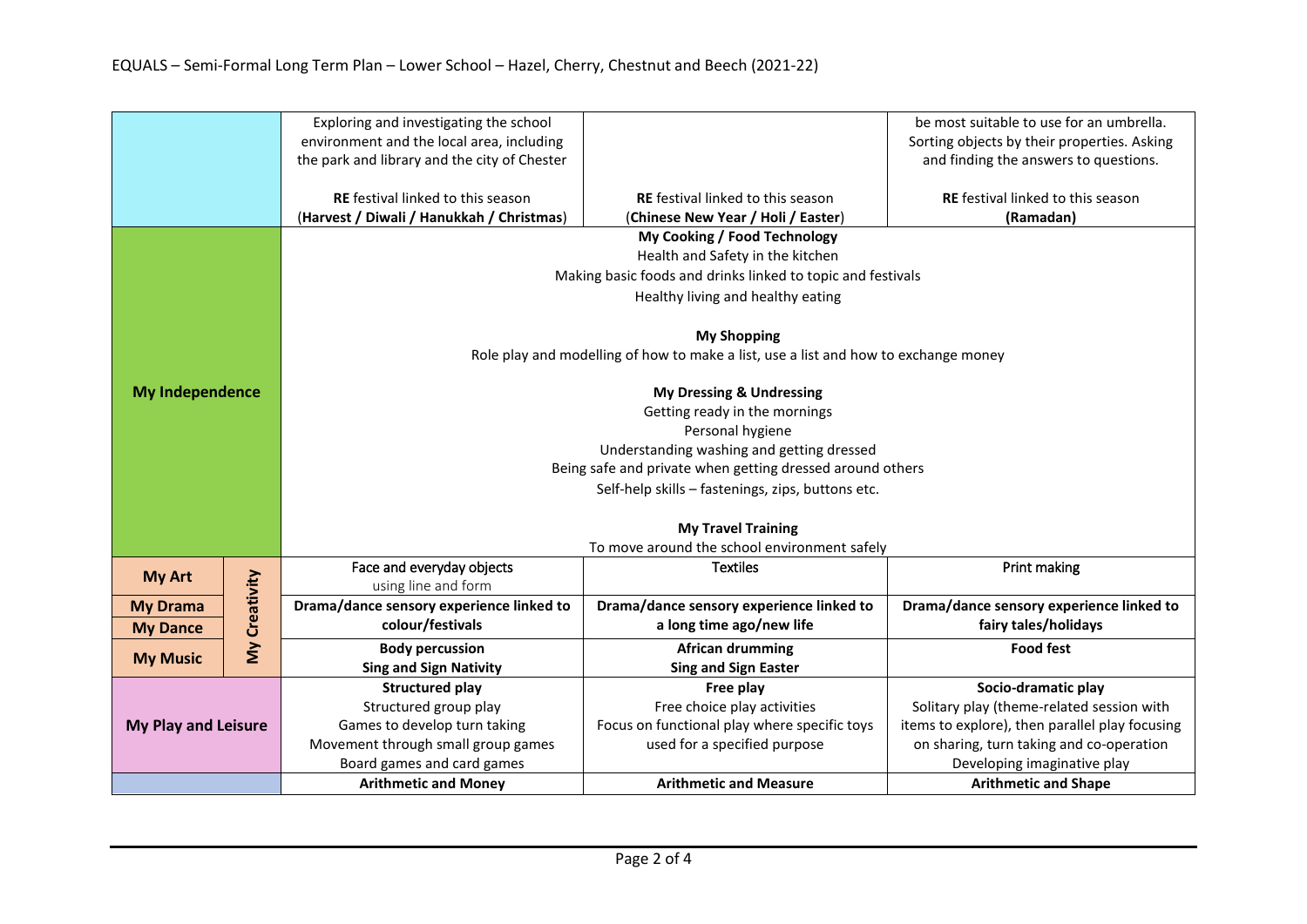|                                                  | Coin recognition, place value, ordering                                                                                     | Measure - weight, length and capacity        | 2D and 3D Shape                                  |  |  |  |
|--------------------------------------------------|-----------------------------------------------------------------------------------------------------------------------------|----------------------------------------------|--------------------------------------------------|--|--|--|
|                                                  | Money - working out how much items cost                                                                                     | Statistics - using and handling data         | Time                                             |  |  |  |
| <b>My Thinking and</b><br><b>Problem Solving</b> | Using money in practical contexts                                                                                           | Recognising and identifying numbers          | Recognising and identifying numbers              |  |  |  |
|                                                  | Thinking and problem solving activities ongoing through all units                                                           |                                              |                                                  |  |  |  |
|                                                  | Cognition skills - responding to stimulus, cause and effect, control, joining links, working memory, sequencing and pattern |                                              |                                                  |  |  |  |
| <b>My Outdoor School</b>                         | Exploring, investigating and learning from                                                                                  | Exploring, investigating and using materials | <b>Exploring, investigating and experiencing</b> |  |  |  |
|                                                  | nature                                                                                                                      | from outdoor school to create art            | growing plants                                   |  |  |  |
|                                                  | PE, sport, games and aquatics                                                                                               | PE, sport, games and aquatics                | PE, sport, games and aquatics                    |  |  |  |
|                                                  | Sensory diets, small group games, balloon                                                                                   | Sensory diets, small group games, football   | Sensory diets, obstacle races, gymnastics and    |  |  |  |
|                                                  | tennis and relaxation                                                                                                       | and relaxation                               | relaxation                                       |  |  |  |
|                                                  | Swimming 1 session each week                                                                                                | Swimming 1 session each week                 | Swimming 1 session each week                     |  |  |  |
| <b>My Physical</b>                               | <b>Mental health and wellbeing</b>                                                                                          | <b>Mental health and wellbeing</b>           | Healthy eating and life style                    |  |  |  |
| <b>Wellbeing</b>                                 | Circle time and achievements of the day                                                                                     | To relax and regulate emotions               | To explore and identify healthy and              |  |  |  |
|                                                  | To recognise and value one's self                                                                                           | To identify different emotions in self and   | unhealthy food                                   |  |  |  |
|                                                  | To recognise and accept similarities and                                                                                    | others                                       | To explore the concept of a healthy life style   |  |  |  |
|                                                  | differences                                                                                                                 | Sharing with others and finding people with  |                                                  |  |  |  |
|                                                  |                                                                                                                             | similar interests to yours                   |                                                  |  |  |  |
|                                                  | PE, sport, games and aquatics                                                                                               | PE, sport, games and aquatics                | PE, sport, games and aquatics                    |  |  |  |
|                                                  | Sensory diets, small group games, winter                                                                                    | Sensory diets, small group games, gymnastics | Sensory diets, obstacle races, outdoor           |  |  |  |
|                                                  | games and relaxation                                                                                                        | and relaxation                               | adventures and relaxation                        |  |  |  |
|                                                  | Swimming 1 session each week                                                                                                | Swimming 1 session each week                 | Swimming 1 session each week                     |  |  |  |
|                                                  | Mental health and well being                                                                                                | Mental health and well being                 | Healthy eating and life style                    |  |  |  |
| <b>My Physical</b>                               | Circle time and achievements of the day                                                                                     | To relax and regulate emotions               | To explore and identify healthy and              |  |  |  |
|                                                  | To recognise and value one's self                                                                                           | Sharing with others and finding people with  | unhealthy food                                   |  |  |  |
| <b>Wellbeing</b>                                 | To recognise and accept similarities and<br>differences                                                                     | similar interests to yours                   | To explore the concept of a healthy life style   |  |  |  |
|                                                  |                                                                                                                             |                                              |                                                  |  |  |  |
|                                                  | Rebound, sensory diet and nurture sessions                                                                                  | Rebound, sensory diet and nurture sessions   | Rebound, sensory diet and nurture sessions       |  |  |  |
|                                                  | throughout the term                                                                                                         | throughout the term                          | throughout the term                              |  |  |  |
|                                                  | Zones of regulation, emotions and feelings,                                                                                 | Zones of regulation, emotions and feelings,  | Zones of regulation, emotions and feelings,      |  |  |  |
|                                                  | celebrating achievements and relaxation                                                                                     | celebrating achievements and relaxation      | celebrating achievements and relaxation          |  |  |  |
|                                                  | Introduction of the four zones                                                                                              | Introduction of the tools                    | When, why and how to use the tools               |  |  |  |
| <b>Zones of Regulation</b>                       | Learning activities designed to teach our                                                                                   | These tools include sensory supports,        | Learning how to integrate the use of the tools   |  |  |  |
|                                                  | learners to recognise their zone at any given                                                                               | calming techniques, and thinking strategies. | into everyday life.                              |  |  |  |